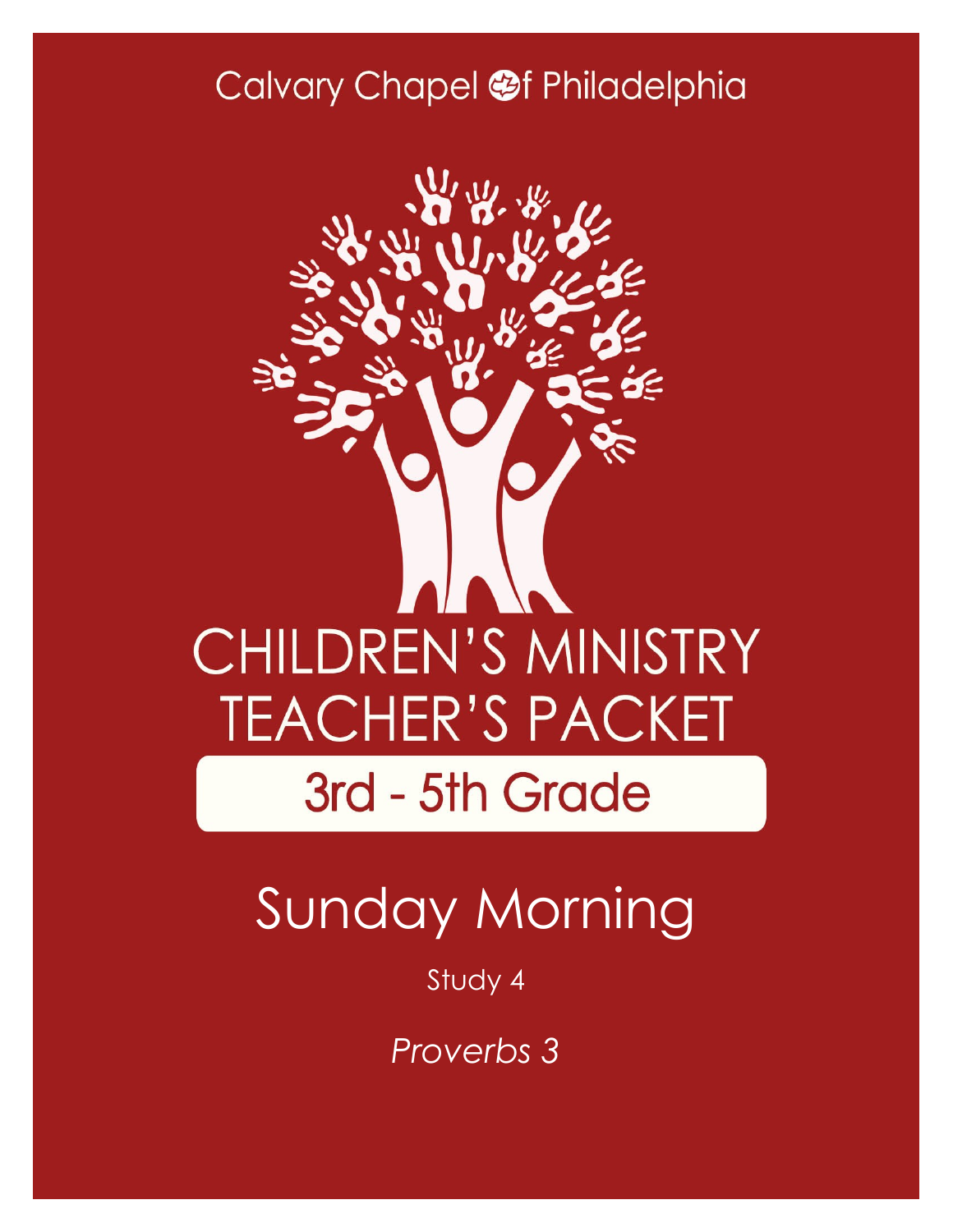### Proverbs 3

The Objective is the key concept for this weeks lesson. It should be the main focus of the study

These are the key verses that you will find helpful in teaching your study this week. The "Main passage" is the basis of the study, where the other verse support the objective of the lesson.

There is a memory verse for the students that relates to every study. If a student can memorize the verse for the following week you may give them a prize from the "reward box" found on your cart.

An introductory activity or question that will settle the class, draw their attention to the study and prepare their hearts for God's Word

**Objective** This week, we will look at the benefits of walking in God's wisdom and commandments found in Proverbs 3 and discuss how God's commands are for our benefit.

**Key Verses** Proverbs 3

### **Memory Verse** - Proverbs 3:1-2

"My son, do not forget my law, But let your heart keep my commands; For length of days and long life And peace they will add to you."

### **Hook**

Review last week's memory verse, Proverbs 2:6.

Locate an object in the room that has a warning label. Perhaps have the kids look for one. Have a student read some of the warnings on the label. Ask the class why the company that made that device would put a warning label on their device.

Warning labels serve to protect us from hurting ourselves by letting us know how not to use a device. The Bible is full of commands that act like warning labels. They warn us not to do things for our good so that we do not hurt ourselves by doing the wrong thing.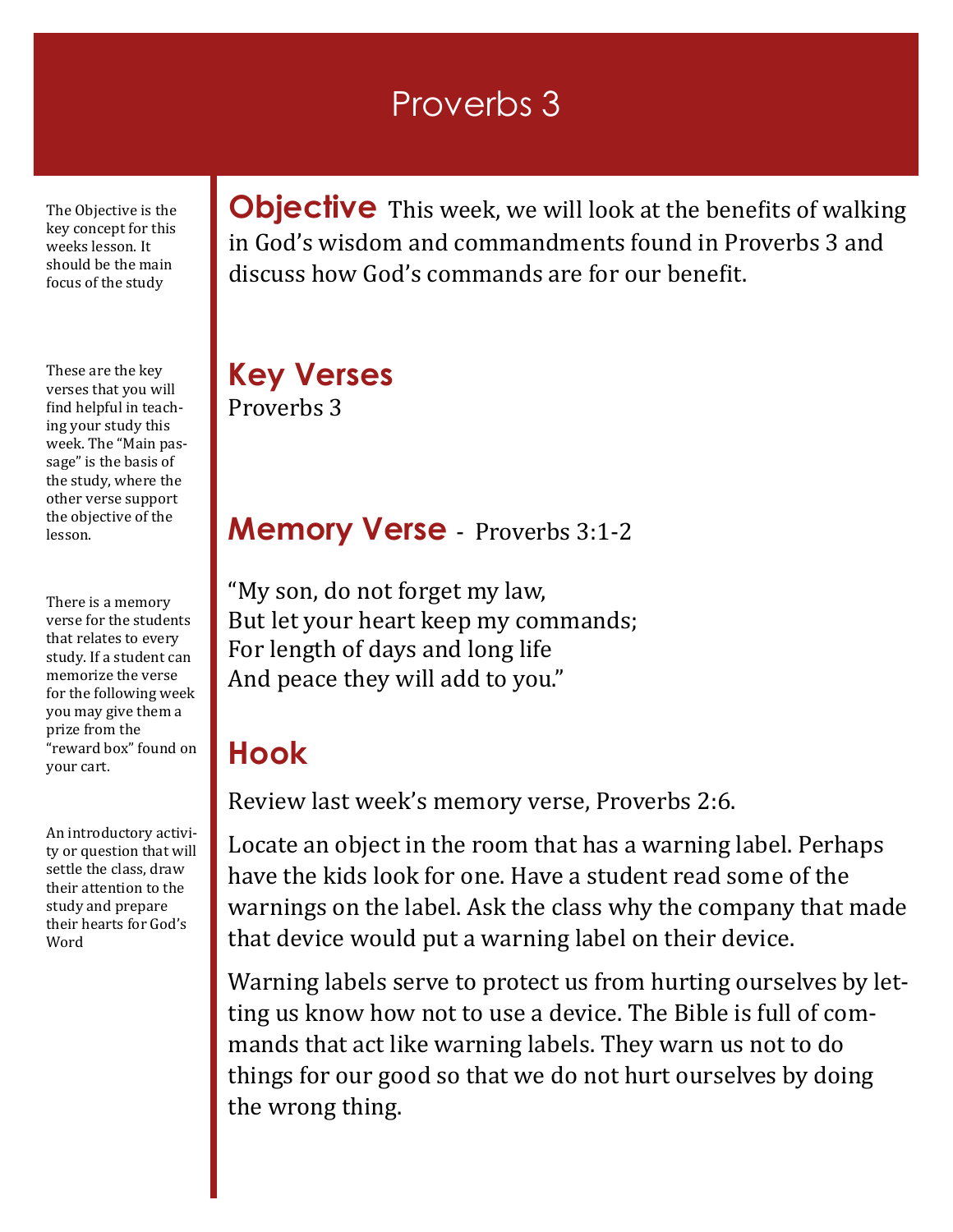What does the Bible say? This is where we will read a passage or series of passages that teach on the subject of the day.

# BOOK

Our chapter today can be divided into three sections. The first section is found in verses 1-12 and focuses on the blessing of walking in God's wisdom. Like we saw last week, many of these verses are structured in an "if…, then…" format. Solomon tells us that that walking in the Lord's wisdom in various aspects will lead to long days, peace, favor in the sight of God and man, paths directed by the Lord, healing and refreshment, prosperity, and the Lord's delight.

Verses 13-24 talk about the beauty of wisdom and the blessings for those who pursue it. Solomon compares wisdom's value to gold and precious jewels, things that people in every culture of every age have considered to be of high worth. He calls wisdom life-giving, comparing it to a tree. Wisdom was also instrumental in God creating the universe. To end the section, Solomon exhorts his son not to lose sight of the tremendous blessing that comes with pursuing and keeping wisdom.

The final section (verses 25-35) gives examples of things not to do if we want to walk in the Lord's wisdom. Solomon warns against fear, withholding good, delayed kindness, betrayal, fighting with others, and violence. In the end, Solomon talks about the dangers that a person who goes against the wisdom of the Lord faces. The Lord actively opposes the lives of those who walk in wickedness. Even those who live in the same house as the wicked run the risk of falling into their judgment. This contrasts with the prosperous life of the one who follows the Lord.

The interpretation/ exegesis of the passage. What does this passage mean? How does this passage apply to my life?

# $\mathsf{L}(\mathsf{C})$

There are many unbelievers who think that Christianity is a religion of rules and restrictions and that God is only interested in telling us the fun stuff we aren't allowed to do. They think that God is holding out on us, keeping us from the best things in life. However, Solomon wrote this chapter in part to show us that this is not the case. God's commandments are for our best. As our Creator, He knows what is good for human beings and what is not. When He tells us, for example, that stealing is wrong, it is not because He doesn't want us to have nice things, but that He knows that we would have all kinds of problems in the world if people kept taking things without asking. In this passage, Solomon shows us that walking in the Lord's wisdom is the way to receive the most out of life.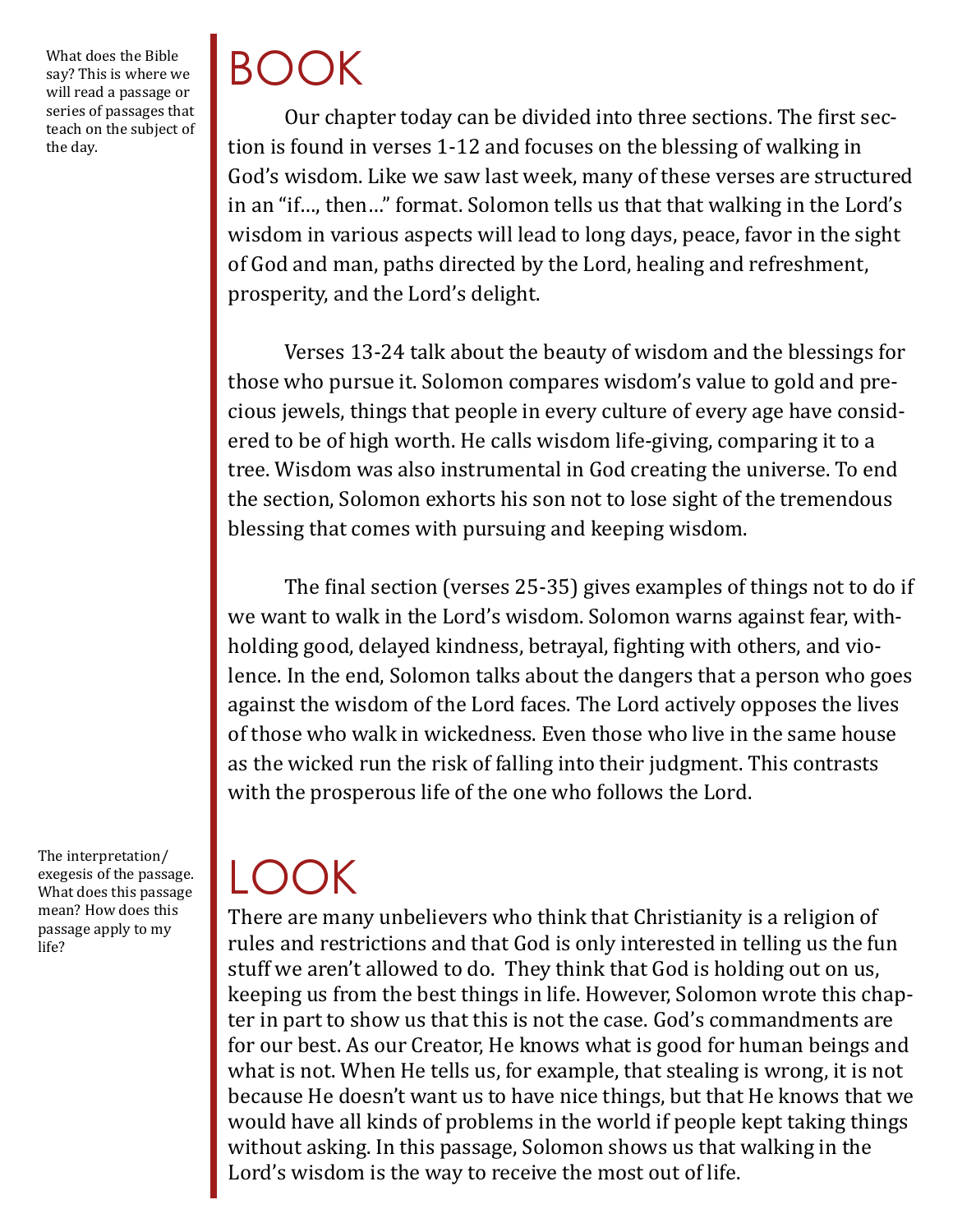# LOOK (Continued)

Unfortunately, this truth is often distorted into what is called the prosperity Gospel. The prosperity Gospel teaches us that if we obey the Bible, we will be happy, rich, and healthy all the time. This is not what this passage is teaching. Solomon is showing us that, *in general*, following God's commandments lead to blessing because He knows what is best for us. That does not mean that obedience will *always* lead to blessing. Certainly stories like Job illustrate that this is not the case. However, keeping God's commandments is a good way to avoid many things that would be harmful to us.

Obviously, the Bible is our ultimate source of God's wisdom and truth. However, this passage points out that our parents or guardians are a great source of wisdom. Verses 1, 3, and 21 show that Solomon originally addressed this chapter to his son. Because our parents have lived on this earth longer than we have, they have gained experience and wisdom that we do not yet have. When they give us certain rules, it is not because they don't want us to have fun, but because they love us. When your dad says not to run in the street, it is because he knows that the street can be dangerous. When mom says not to touch the hot stove, she is protecting you from hurting yourself. When a guardian tells us to eat our vegetables, it is not because they don't want us to enjoy other foods, but because they know it is good for us. Parents are a great source of wisdom that can lead to a prosperous life.

## TOOK

As a class, memorize Proverbs 3:1-2.

Have the students go through the chapter and look for points of practical application. Have them create goals to work on this week.

**Pray:** Thank the Lord for providing the wisdom of His Word. Ask Him for help as we all try to walk in His wisdom.

**Parent Question:** How does walking in God's wisdom affect my life here on earth?

What is my response to this passage of Scripture? How should my life change according to what this passage teaches me? What are the practical things I can do throughout the week to make this true in my life.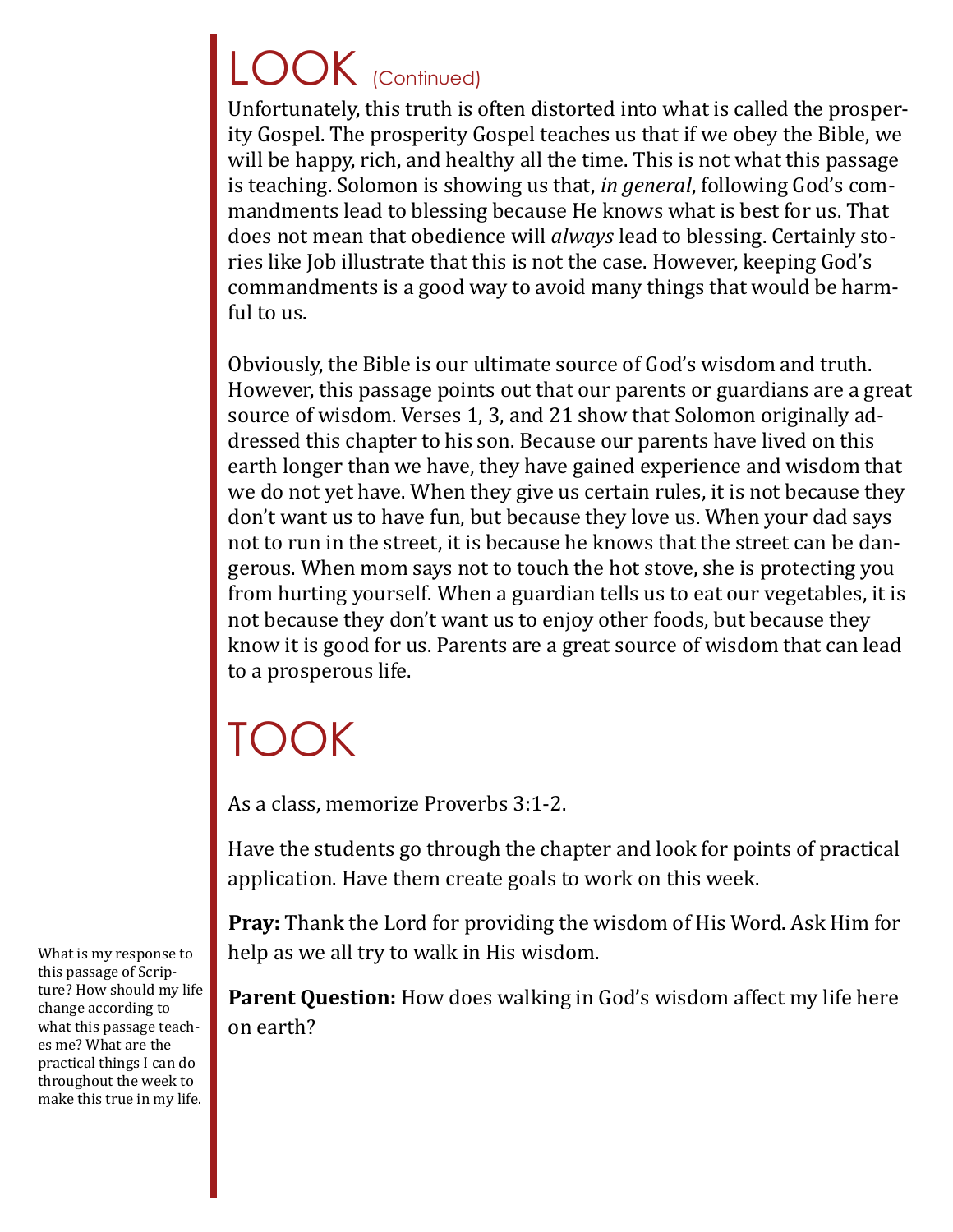## FURTHER STUDY

### **Commentary on Proverbs 3 by Matthew Henry**

#### **Chapter 3**

This chapter is one of the most excellent in all this book, both for argument to persuade us to be religious and for directions therein.

I. We must be constant to our duty because that is the way to be happy (v. 1-4).

II. We must live a life of dependence upon God because that is the way to be safe (v. 5).

III. We must keep up the fear of God because that is the way to be healthful (v. 7, 8).

IV. We must serve God with our estates because that is the way to be rich (v. 9, 10).

V. We must hear afflictions well because that is the way to get good by them (v. 11, 12).

VI. We must take pains to obtain wisdom because that is the way to gain her, and to gain by her (v. 13-20). VII. We must always govern ourselves by the rules of wisdom, of right reason and religion, because that is the way to be always easy (v. 21-26).

VIII. We must do all the good we can, and no hurt, to our neighbours, because according as men are just or unjust, charitable or uncharitable, humble or haughty, accordingly they shall receive of God (v. 27-35). From all this it appears what a tendency religion has to make men both blessed and blessings.

#### [Pro 3:1](https://www.blueletterbible.org/kjv/proverbs/3/1/s_631001)-6

We are here taught to live a life of communion with God; and without controversy great is this mystery of godliness, and of great consequence to us, and, as is here shown, will be of unspeakable advantage.

I. We must have a continual regard to God's precepts, v. 1, 2.

1. We must,

(1.) Fix God's law, and his commandments, as our rule, by which we will in every thing be ruled and to which we will yield obedience.

(2.) We must acquaint ourselves with them; for we cannot be said to forget that which we never knew.

(3.) We must remember them so that they may be ready to us whenever we have occasion to use them.

(4.) Our wills and affections must be subject to them and must in every thing conform to them. Not only our heads, but our hearts, must *keep God's commandments;* in them, as in the ark of the testimony, both the tables of the law must be deposited.

2. To encourage us to submit ourselves to all the restraints and injunctions of the divine law, we are assured (v. 2) that it is the certain way to long life and prosperity.

(1.) It is the way to be long-lived. God's commandments *shall add to us length of days;* to a good useful life on earth, they shall add an eternal life in heaven, *length of days for ever and ever,* [Ps. 21:4.](https://www.blueletterbible.org/kjv/psalms/21/4/s_499004) God shall be our life and the length of our days, and that will be indeed long life, with an addition. But, because length of days may possibly become a burden and a trouble, it is promised,

(2.) That it shall prove the way to be easy too, so that even the days of old age shall not be evil days, but days in which thou shalt have pleasure: *Peace shall they* be continually *adding to thee.* As grace increases, peace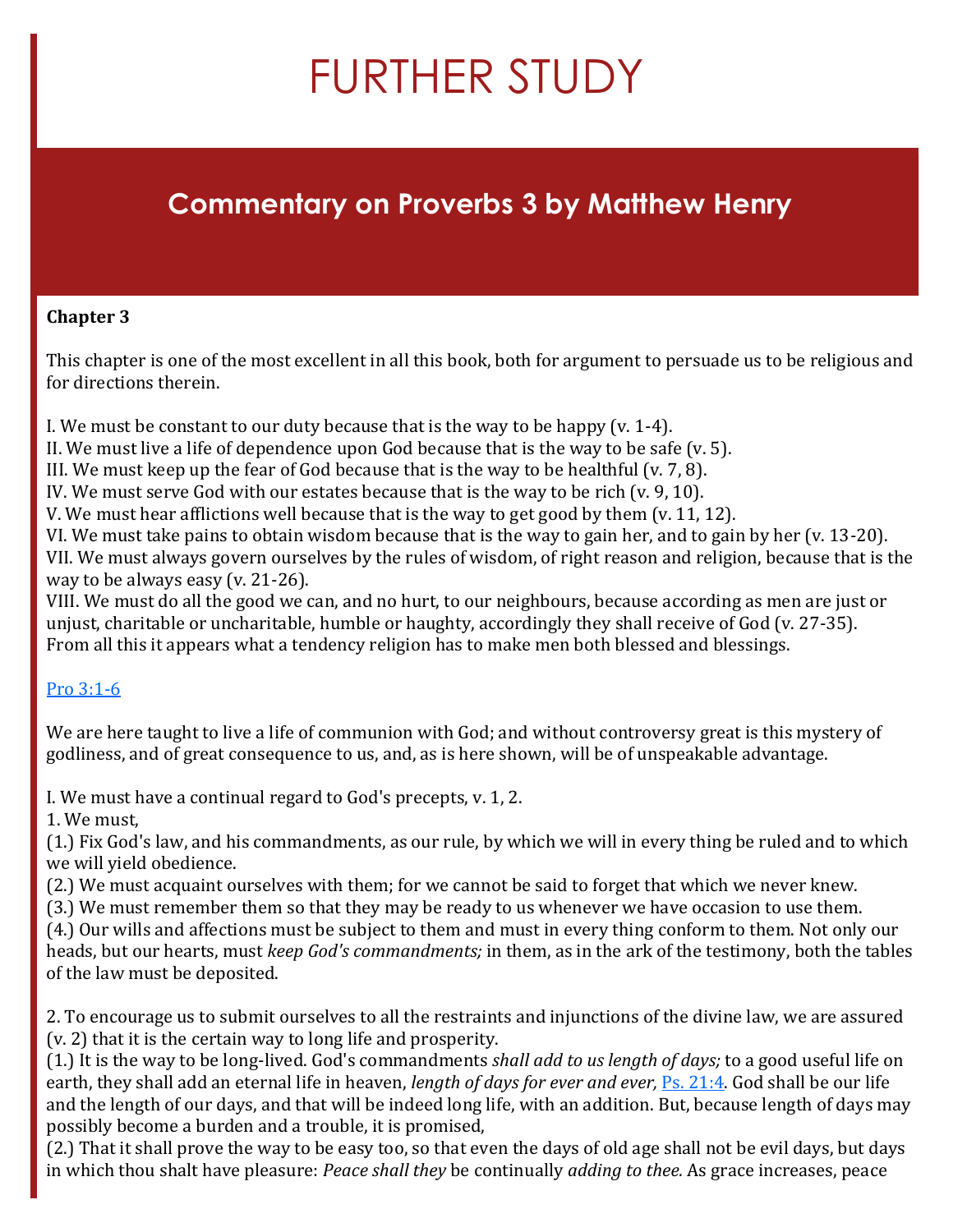shall increase; and *of the increase of Christ's government and peace,* in the heart as well as in the world, *there shall be no end. Great* and growing *peace have those that love the law.*

II. We must have a continual regard to God's promises, which go along with his precepts, and are to be received, and retained, with them (v. 3): *"Let not mercy and truth forsake thee,* God's mercy in promising, and his truth in performing. Do not forfeit these, but live up to them, and preserve thy interest in them; do not forget these, but live upon them, and take the comfort of them. *Bind them about thy neck,* as the most graceful ornament.' It is the greatest honour we are capable of in this world to have an interest in the mercy and truth of God. *"Write to them upon the table of thy heart,* as dear to thee, thy portion, and most delightful entertainment; take a pleasure in applying them and thinking them over.' Or it may be meant of the mercy and truth which are our duty, piety and sincerity, charity towards men, fidelity towards God. Let these be fixed and commanding principles in thee. To encourage us to do this we are assured (v. 4) that this is the way to recommend ourselves both to our Creator and fellow-creatures: *So shalt thou find favour and good understanding.*

1. A good man seeks the favour of God in the first place, is ambitious of the honour of being accepted of the Lord, and he shall find that favour, and with it a good understanding; God will make the best of him, and put a favourable construction upon what he says and does. He shall be owned as one of Wisdom's children, and shall have praise with God, as one having that *good understanding* which is ascribed to all those *that do his commandments.*

2. He wishes to have favour with men also (as Christ had, [Lu. 2:52\)](https://www.blueletterbible.org/kjv/luke/2/52/s_975052), to be *accepted of the multitude of his brethren* ([Esth. 10:3\),](https://www.blueletterbible.org/kjv/esther/10/3/s_436003) and that he shall have; they shall understand him aright, and in his dealings with them he shall appear to be prudent, shall act intelligently and with discretion. *He shall have good success* (so some translate it), the common effect of good understanding.

III. We must have a continual regard to God's providence, must own and depend upon it in all our affairs, both by faith and prayer.

1. By faith. We must repose an entire confidence in the wisdom, power, and goodness of God, assuring ourselves of the extent of his providence to all the creatures and all their actions. We must therefore *trust in the Lord with all our hearts* (v. 5); we must believe that he is able to do what he will, wise to do what is best, and good, according to his promise, to do what is best for us, if we love him, and serve him. We must, with an entire submission and satisfaction, depend upon him to perform all things for us, and not *lean to our own understanding,* as if we could, by any forecast of our own, without God, help ourselves, and bring our affairs to a good issue. Those who know themselves cannot but find their own understanding to be a broken reed, which, if they lean to, will certainly fail them. In all our conduct we must be diffident of our own judgment, and confident of God's wisdom, power, and goodness, and therefore must follow Providence and not force it. That often proves best which was least our own doing.

2. By prayer (v. 6): *In all thy ways acknowledge God.* We must not only in our judgment believe that there is an over-ruling hand of God ordering and disposing of us and all our affairs, but we must solemnly own it, and address ourselves to him accordingly. We must ask his leave, and not design any thing but what we are sure is lawful. We must ask his advice and beg direction from him, not only when the case is difficult (when we know not what to do, no thanks to us that we have our eyes up to him), but in every case, be it ever so plain, We must ask success of him, as those who know *the race is not to the swift.* We must refer ourselves to him as one from whom our judgment proceeds, and patiently, and with a holy indifferency, wait his award. *In all our ways* that prove direct, and fair, and pleasant, in which we gain our point to our satisfaction, we must acknowledge God with thankfulness. *In all our ways* that prove cross and uncomfortable, and that are hedged up with thorns, we must acknowledge God with submission. Our eye must be ever towards God; to him we must, in every thing, make our requests known, as Jephthah *uttered all his words before the Lord in Mizpeh,* [Jdg. 11:11.](https://www.blueletterbible.org/kjv/judges/11/11/s_222011)  For our encouragement to do this, it is promised, *"He shall direct thy paths,* so that thy way shall be safe and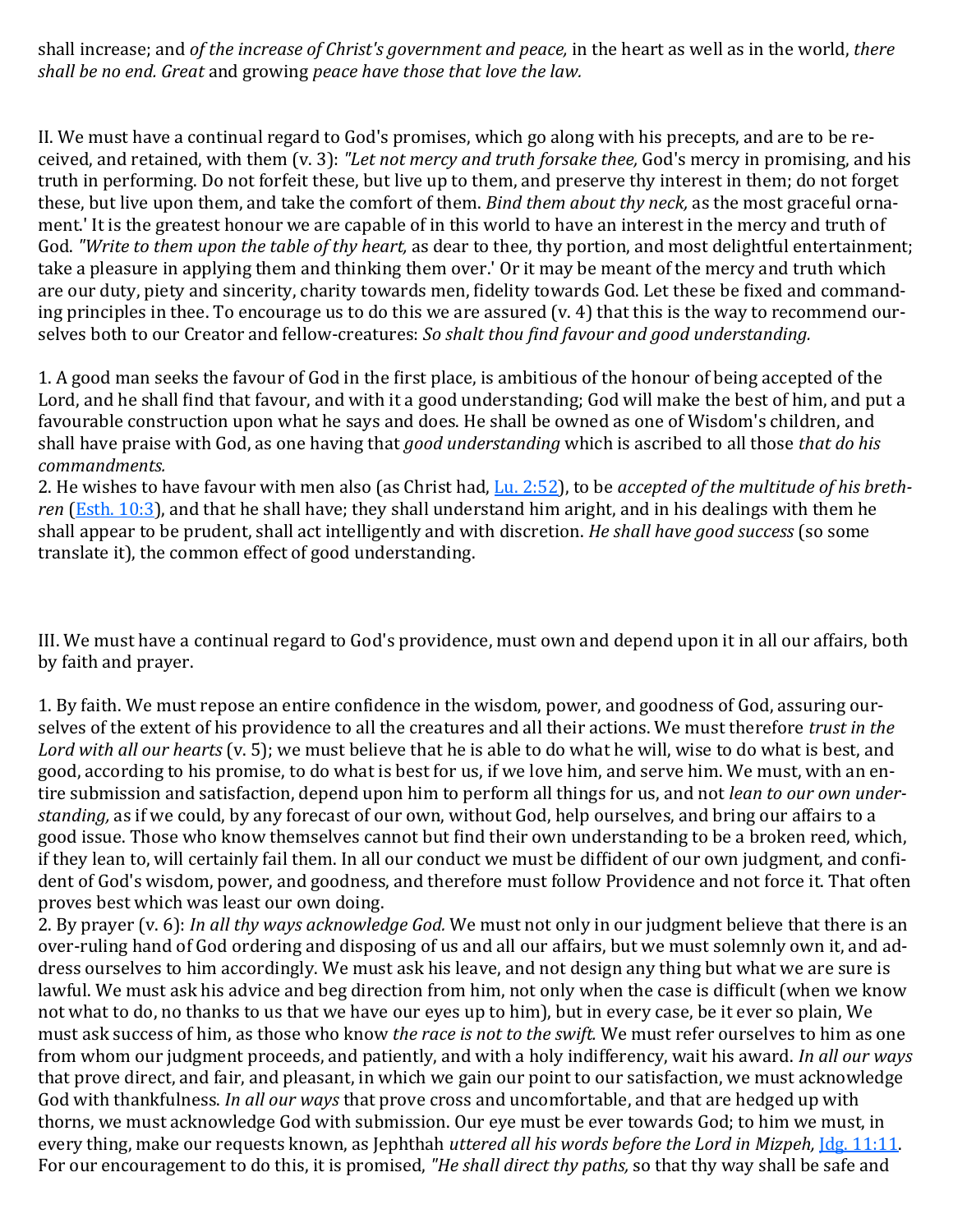good and the issue happy at last.' Note, Those that put themselves under a divine guidance shall always have the benefit of it. God will give them that wisdom which is profitable to direct, so that they shall not turn aside into the by-paths of sin, and then will himself so wisely order the event that it shall be to their mind, or (which is equivalent) for their good. Those that faithfully follow the pillar of cloud and fire shall find that though it may lead them about it leads them the right way and will bring them to Canaan at last.

#### [Pro 3:7](https://www.blueletterbible.org/kjv/proverbs/3/7/s_631007)-12

We have here before us three exhortations, each of them enforced with a good reason:-

I. We must live in a humble and dutiful subjection to God and his government (v. 7): *"Fear the Lord,* as your sovereign Lord and Master; be ruled in every thing by your religion and subject to the divine will.' This must be,

1. A humble subjection: *Be not wise in thy own eyes.* Note, There is not a greater enemy to the power of religion, and the fear of God in the heart, than conceitedness of our own wisdom. Those that have an opinion of their own sufficiency think it below them, and a disparagement to them, to take their measures from, much more to hamper themselves with, religion's rules.

2. A dutiful subjection: *Fear the Lord, and depart from evil;* take heed of doing any thing to offend him and to forfeit his care. To *fear the Lord,* so as to *depart from evil,* is true *wisdom* and *understanding* [\(Job 28:28\)](https://www.blueletterbible.org/kjv/job/28/28/s_464028); those that have it are truly wise, but self-denyingly so, and not *wise in their own eyes.* For our encouragement thus to live in the fear of God it is here promised (v. 8) that it shall be as serviceable even to the outward man as our necessary food. It will be nourishing: *It shall be health to thy navel.* It will be strengthening: It shall be *marrow to thy bones.* The prudence, temperance, and sobriety, the calmness and composure of mind, and the good government of the appetites and passions, which religion teaches, tend very much not only to the health of the soul, but to a good habit of body, which is very desirable, and without which our other enjoyments in this world are insipid. Envy is *the rottenness of the bones;* the sorrow of the world dries them; but hope and joy in God are marrow to them.

II. We must make a good use of our estates, and that is the way to increase them, v. 9, 10. Here is,

1. A precept which makes it our duty to serve God with our estates: *Honour the Lord with thy substance.* It is the end of our creation and redemption to honour God, to be to him for a name and a praise; we are no other way capable of serving him than in his honour. His honour we must show forth and the honour we have for him. We must honour him, not only *with our bodies and spirits which are his,* but with our estates too, for they also are his: we and all our appurtenances must be devoted to his glory. Worldly wealth is but poor substance, yet, such as it is, we must honour God with it, and then, if ever, it becomes substantial. We must honour God, (1.) *With our increase.* Where riches increase we are tempted to honour ourselves ([Deu. 8:17\)](https://www.blueletterbible.org/kjv/deuteronomy/8/17/s_161017) and to set our hearts upon the world ([Ps. 62:10\);](https://www.blueletterbible.org/kjv/psalms/62/10/s_540010) but the more God gives us the more we should study to honour him. It is meant of the increase of the earth, for we live upon annual products, to keep us in constant dependence on God.

(2.) *With all our increase.* As God has prospered us in every thing, we must honour him. Our law will allow a prescription for a *modus decimandi-a mode of tithing,* but none *de non decimando-for exemption from paying tithes.*

(3.) *With the first-fruits of all,* as Abel, [Gen. 4:4.](https://www.blueletterbible.org/kjv/genesis/4/4/s_4004) This was the law ([Ex. 23:19\)](https://www.blueletterbible.org/kjv/exodus/23/19/s_73019), and the prophets, [Mal. 3:10.](https://www.blueletterbible.org/kjv/malachi/3/10/s_928010) God, who is the first and best, must have the first and best of every thing; his right is prior to all other, and therefore he must be served first. Note, It is our duty to make our worldly estates serviceable to our religion, to use them and the interest we have by them for the promoting of religion, to do good to the poor with what we have and abound in all works of piety and charity, *devising liberal things.*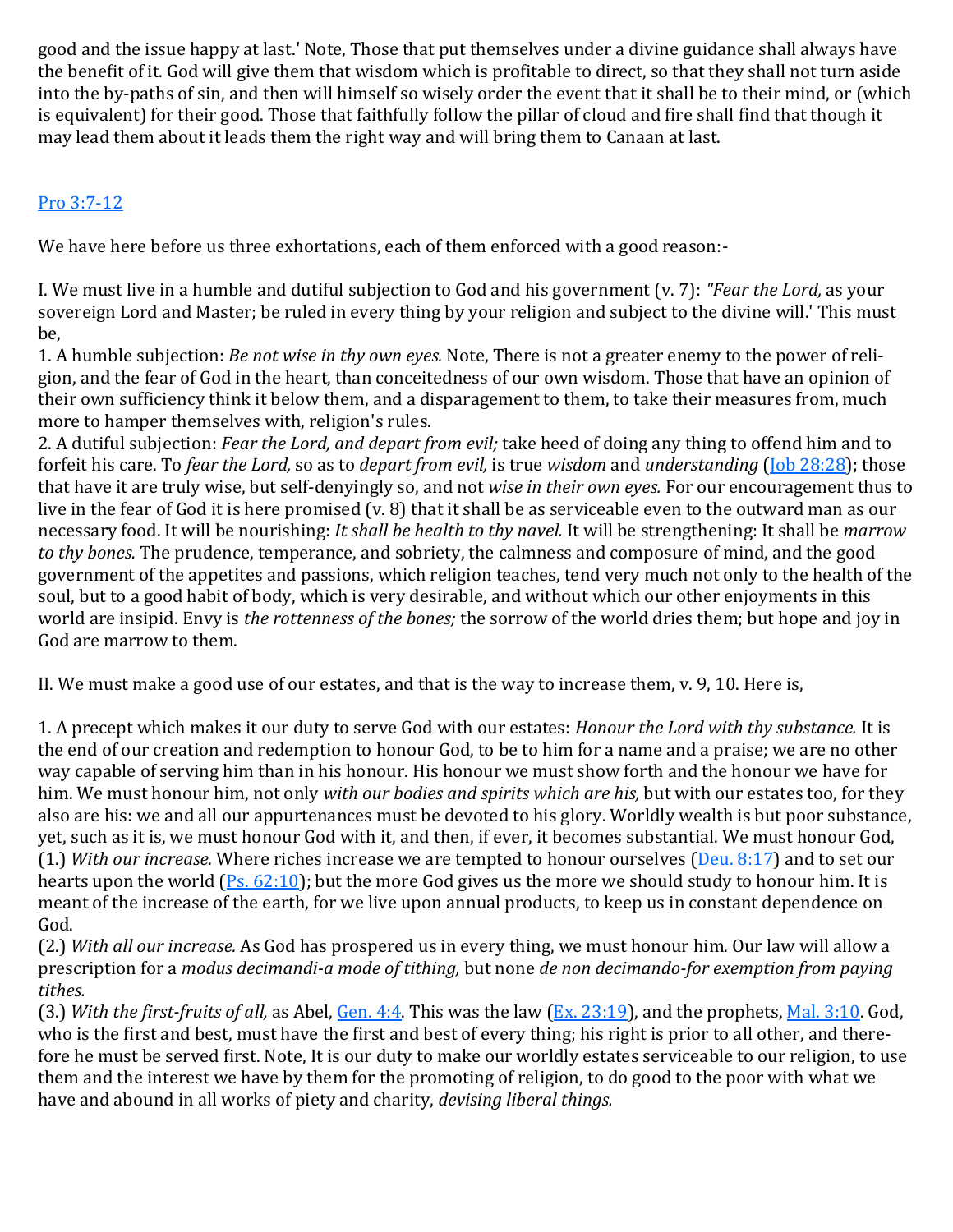2. A promise, which makes it our interest to serve God with our estates. It is the way to make a little much, and much more; it is the surest and safest method of thriving: *So shall thy barns be filled with plenty.* He does not say thy bags, but thy barns, not thy wardrobe replenished, but thy presses: "God shall bless thee with an increase of that which is for use, not for show or ornament-for spending and laying out, not for hoarding and laying up.' Those that do good with what they have shall have more to do more good with. Note, If we make our worldly estates serviceable to our religion we shall find our religion very serviceable to the prosperity of our worldly affairs. *Godliness has the promise of the life that now is* and most of the comfort of it. We mistake if we think that giving will undo us and make us poor. No, giving for God's honour will make us rich, [Hag. 2:19.](https://www.blueletterbible.org/kjv/haggai/2/19/s_911019) What we gave we have.

III. We must conduct ourselves aright under our afflictions, v. 11, 12. This the apostle quotes ([Heb. 12:5\)](https://www.blueletterbible.org/kjv/hebrews/12/5/s_1145005), and calls it *an exhortation which speaks unto us as unto children,* with the authority and affection of a father. We are here in a world of troubles. Now observe,

1. What must be our care when we are in affliction. We must neither despise it nor be weary of it. His exhortation, before, was to those that are rich and in prosperity, here to those that are poor and in adversity.

(1.) We must not despise an affliction, be it ever so light and short, as if it were not worth taking notice of, or as if it were not sent on an errand and therefore required no answer. We must not be stocks, and stones, and stoics, under our afflictions, insensible of them, hardening ourselves under them, and concluding we can easily get through them without God.

(2.) We must not be weary of an affliction, be it ever so heavy and long, not *faint* under it, so the apostle renders it, not be dispirited, dispossessed of our own souls, or driven to despair, or to use any indirect means for our relief and the redress of our grievances. We must not think that the affliction either presses harder or continues longer than is meet, not conclude that deliverance will never come because it does not come so soon as we expect it.

2. What will be our comfort when we are in affliction.

(1.) That it is a divine correction; it is *the chastening of the Lord,* which, as it is a reason why we should submit to it (for it is folly to contend with a God of incontestable sovereignty and irresistible power), so it is a reason why we should be satisfied in it; for we may be sure that a God of unspotted purity does us no wrong and that a God of infinite goodness means us no hurt. It is from God, and therefore must not be despised; for a slight put upon the messenger is an affront to him that sends him. It is from God, and therefore we must not be weary of it, for he knows our frame, both what we need and what we can bear.

(2.) That it is a fatherly correction; it comes not from his vindictive justice as a Judge, but his wise affection as a Father. The father corrects *the son whom he* loves, nay, and because he loves him and desires he may be wise and good. He delights in that in his son which is amiable and agreeable, and therefore corrects him for the prevention and cure of that which would be a deformity to him, and an alloy to his delight in him. Thus God hath said, *As many as I love I rebuke and chasten,* [Rev. 3:19.](https://www.blueletterbible.org/kjv/revelation/3/19/s_1170019) This is a great comfort to God's children, under their afflictions,

[1.] That they not only consist with, but flow from, covenant-love.

[2.] That they are so far from doing them any real hurt that, by the grace of God working with them, they do a great deal of good, and are happy means of their satisfaction.

#### [Pro 3:13](https://www.blueletterbible.org/kjv/proverbs/3/13/s_631013)-20

Solomon had pressed us earnestly to seek diligently for wisdom (ch. 2:1, etc.), and had assured us that we should succeed in our sincere and constant pursuits. But the question is, What shall we get by it when we have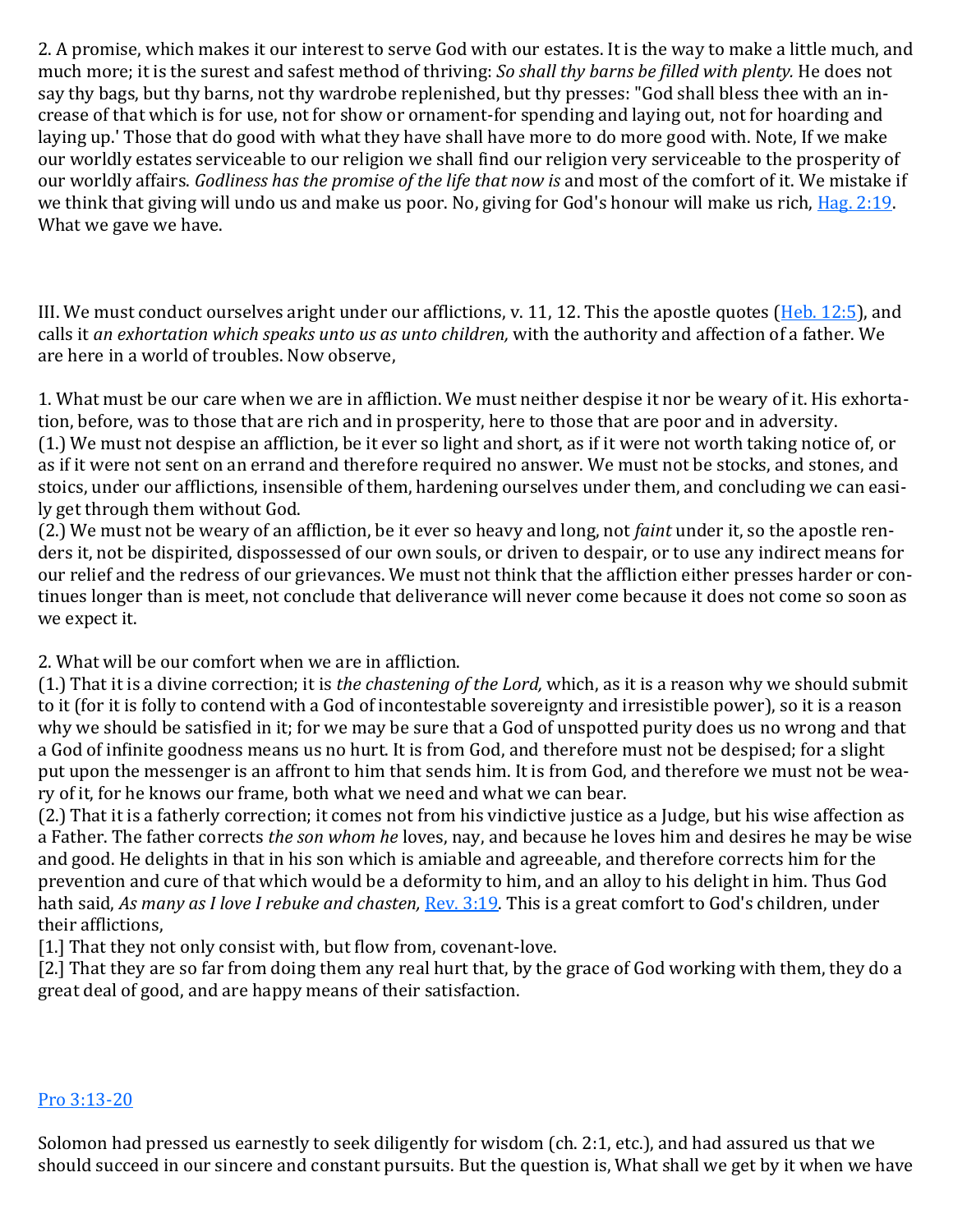found it? Prospect of advantage is the spring and spur of industry; he therefore shows us how much it will be to our profit, laying this down for an unquestionable truth, *Happy is the man that findeth wisdom,* that true wisdom which consists in the knowledge and love of God, and an entire conformity to all the intentions of his truths, providences, and laws. Now observe,

I. What it is to find wisdom so as to be made happy by it.

1. We must get it. He is the happy man who, having found it, makes it his own, gets both an interest in it and the possession of it, who *draws out understanding* (so the word it), that is,

(1.) Who derives it from God. Having it not in himself, he draws it with the bucket of prayer from the fountain of all wisdom, *who gives liberally.*

(2.) Who takes pains for it, as he does who draws ore out of the mine. It if do not come easily, we must put the more strength to draw it.

(3.) Who improves in it, who, having some understanding, draws it out by growing in knowledge and making five talents ten.

(4.) Who does good with it, who draws out from the stock he has, as wine from the vessel, and communicates to others, for their instruction, *things new and old.* That is well got, and to good purpose, that is thus used to good purpose.

2. We must trade for it. We read here of the merchandise of wisdom, which intimates,

(1.) That we must make it our business, and not a by-business, as the merchant bestows the main of his thoughts and time upon his merchandise.

(2.) That we must venture all in it, as a stock in trade, and be willing to part with all for it. This is that pearl of great price which, when we have found it, we must willingly sell all for the purchase of, [Mt. 13:45,](https://www.blueletterbible.org/kjv/matthew/13/45/s_942045) 46. *Buy the truth*, (*Prov.* 23:23); he does not say at what rate, because we must buy it at any rate rather than miss it.

3. We must lay hold on it as we lay hold on a good bargain when it is offered to us, which we do the more carefully if there be danger of having it taken out of our hands. We must apprehend with all our might, and put forth our utmost vigour in the pursuit of it, lay hold on all occasions to improve in it, and catch at the least of its dictates.

4. We must retain it. It is not enough to lay hold on wisdom, but we must keep our hold, hold it fast, with a resolution never to let it go, but to persevere in the ways of wisdom to the end. We must *sustain it* (so some read it), must embrace it with all our might, as we do that which we would sustain. We must do all we can to support the declining interests of religion in the places where we live.

II. What the happiness of those is who do find it.

1. It is a transcendent happiness, more than can be found in the wealth of this world, if we had ever so much of it, v. 14, 15. It is not only a surer, but a more gainful merchandise to trade for wisdom, for Christ, and grace, and spiritual blessings, than for silver, and gold, and rubies. Suppose a man to have got these in abundance, nay, to have all the things he can desire of this world (and who is it that ever had?), yet,

(1.) All this would not purchase heavenly wisdom; no, it would *utterly be contemned;* it *cannot be gotten for gold,* [Job 28:15,](https://www.blueletterbible.org/kjv/job/28/15/s_464015) etc.

(2.) All this would not countervail the want of heavenly wisdom nor be the ransom of a soul lost by its own folly.

(3.) All this would not make a man half so happy, no, not in this world, as those are who have true wisdom, though they have none of all these things.

(4.) Heavenly wisdom will procure that for us, and secure that to us, which silver, and gold, and rubies, will not be the purchase of.

2. It is a true happiness; for it is inclusive of, and equivalent to, all those things which are supposed to make men happy, v. 16, 17. Wisdom is here represented as a bright and bountiful queen, reaching forth gifts to her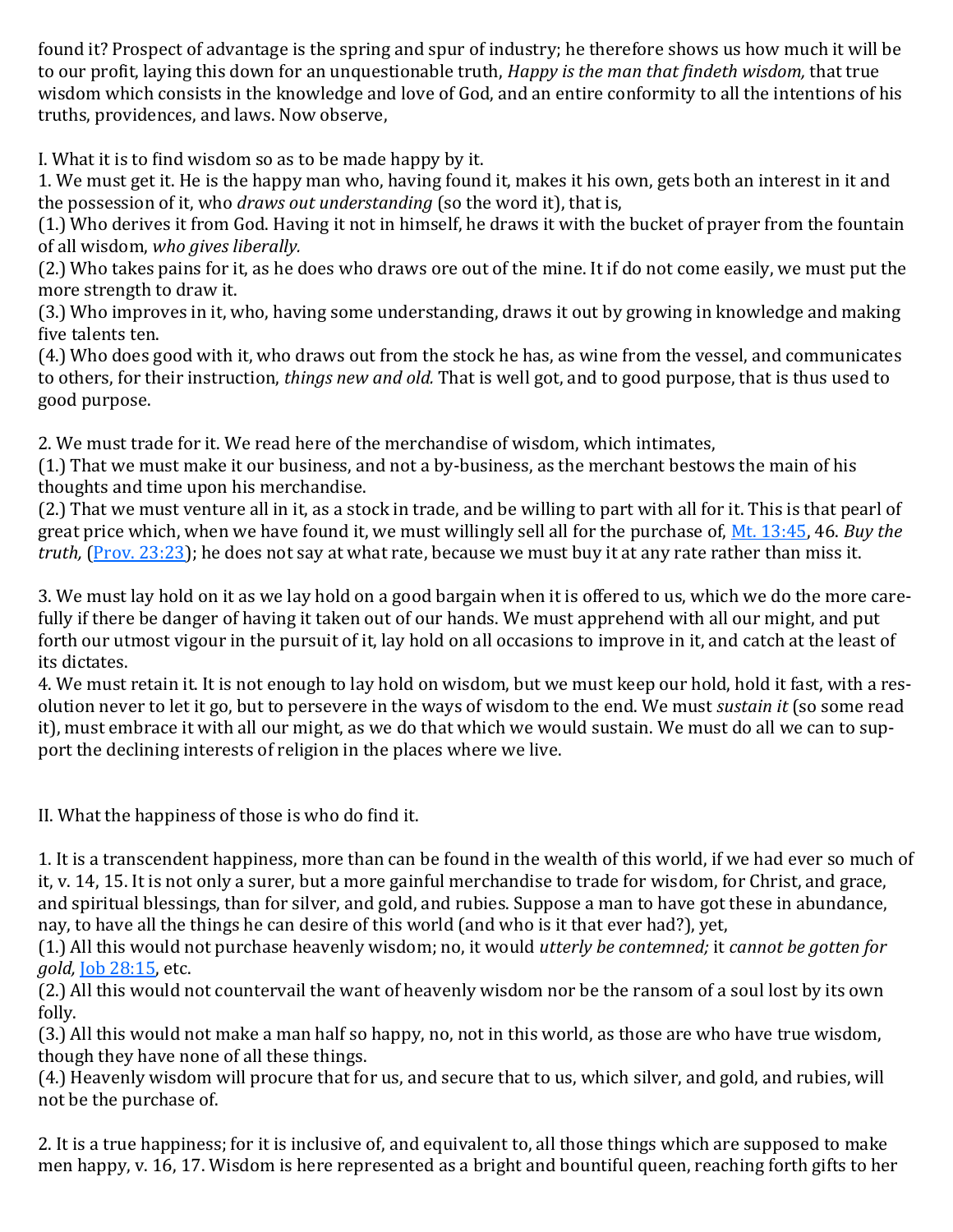faithful and loving subjects, and offering them to all that will submit to her government.

(1.) Is length of days a blessing? Yes, the most valuable; life includes all good, and therefore she offers that *in her right hand.* Religion puts us into the best methods of prolonging life, entitles us to the promises of it, and, though our days on earth should be no more than our neighbour's, yet it will secure to us everlasting life in a better world.

(2.) Are riches and honour accounted blessings? They are so, and them she reaches out with *her left hand.* For, as she is ready to embrace those that submit to her with both arms, so she is ready to give out to them with both hands. They shall have the wealth of this world as far as Infinite Wisdom sees good for them; while the true riches, by which men are rich towards God, are secured to them. Nor is there any honour, by birth or preferment, comparable to that which attends religion; it makes the *righteous more excellent than his neighbour,* recommends men to God, commands respect and veneration with all the sober part of mankind, and will in the other world make those that are now buried in obscurity to *shine forth as the sun.*

(3.) Is pleasure courted as much as any thing? It is so, and it is certain that true piety has in it the greatest true pleasure. *Her ways are ways of pleasantness;* the ways in which she has directed us to walk are such as we shall find abundance of delight and satisfaction in. All the enjoyments and entertainments of sense are not comparable to the pleasure which gracious souls have in communion with God and doing good. That which is the only right way to bring us to our journey's end we must walk in, fair or foul, pleasant or unpleasant; but the way of religion, as it is the right way, so it is a pleasant way; it is smooth and clean, and strewed with roses: *All her paths are peace.* There is not only peace in the end, but peace in the way; not only in the way of religion in general, but in the particular paths of that way, in all her paths, all the several acts, instances, and duties of it. One does not embitter what the other sweetens, as it is with the allays of this world; but they are all peace, not only sweet, but safe. The saints enter into peace on this side heaven, and enjoy a present sabbatism.

3. It is the happiness of paradise (v. 18): *She is a tree of life.* True grace is that to the soul which the tree of life would have been, from which our first parents were shut out for eating of the forbidden tree. It is a seed of immortality, a *well of living waters, springing up to life eternal.* It is an earnest of the New Jerusalem, in the midst of which is *the tree of life,* [Rev. 22:2;](https://www.blueletterbible.org/kjv/revelation/22/2/s_1189002) 2:7. Those that feed and feast on this heavenly wisdom shall not only be cured by it of every fatal malady, but shall find an antidote against age and death; they shall *eat and live for ever.*

4. It is a participation of the happiness of God himself, for wisdom is his everlasting glory and blessedness, v. 19, 20. This should make us in love with the wisdom and understanding which God gives, that *the Lord by wisdom founded the earth,* so that it cannot be removed, nor can ever fail of answering all the ends of its creation, to which it is admirably and unexceptionably fitted. *By understanding he has* likewise *established the heavens* and directed all the motions of them in the best manner. The heavenly bodies are vast, yet there is no flaw in them-numerous, yet no disorder in them-the motion rapid, yet no wear or tear; the depths of the sea are broken up, and thence come the waters beneath the firmament, and *the clouds drop down the dews,* the waters from above the firmament, and all this by the divine wisdom and knowledge; therefore *happy is the man that finds wisdom,* for he will thereby be *thoroughly furnished for every good word and work.* Christ is that Wisdom, by whom the worlds were made and still consist; happy therefore are those to whom he is *made of God wisdom,* for he has wherewithal to make good all the foregoing promises of long life, riches, and honour; for all the wealth of heaven, earth, and seas, is his.

#### [Pro 3:21](https://www.blueletterbible.org/kjv/proverbs/3/21/s_631021)-26

Solomon, having pronounced those happy who not only lay hold on wisdom, but retain her, here exhorts us therefore to retain her, assuring us that we ourselves shall have the comfort of doing so.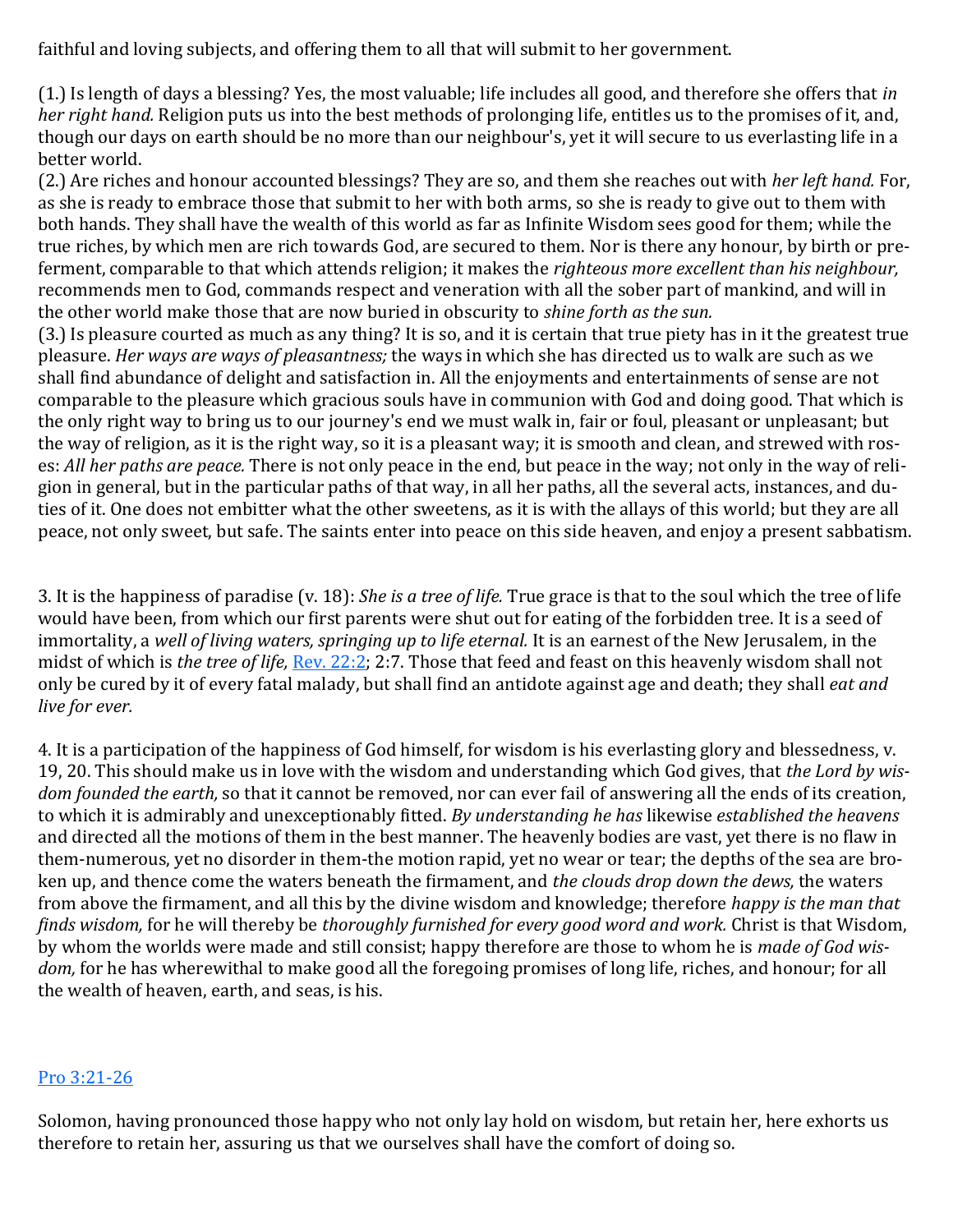I. The exhortation is, to have religion's rules always in view and always at heart, v. 21.

1. To have them always in view: *"My son, let them not depart from thy eyes;* let not thy eyes ever depart from them to wander after vanity. Have them always in mind, and do not forget them; be ever and anon thinking of them, and conversing with them, and never imagine that thou hast looked upon them long enough and that it is time now to lay them by; but, as long as thou livest, keep up and cultivate thy acquaintance with them.' He who learns to write must always have his eye upon his copy, and not let that be out of his sight; and to the words of wisdom must those, in like manner, have a constant respect, who will walk circumspectly. 2. To have them always at heart; for it is in that treasury, the hidden man of the heart, that we must *keep sound wisdom and discretion,* keep to the principles of it and keep in the ways of it. It is wealth that is worth keeping.

II. The argument to enforce this exhortation is taken from the unspeakable advantage which wisdom, thus kept, will be of to us.

1. In respect of strength and satisfaction: "It will be *life to thy soul* (v. 22); it will quicken thee to thy duty when thou beginnest to be slothful and remiss; it will revive thee under thy troubles when thou beginnest to droop and despond. It will be thy spiritual life, an earnest of life eternal.' Life to the soul is life indeed.

2. In respect of honour and reputation: It shall be *grace to thy neck,* as a chain of gold, or a jewel. *Grace to thy jaws* (so the word is), grateful to thy *taste and relish* (so some); it shall infuse *grace into all thou sayest* (so others), shall furnish thee with acceptable words, which shall gain thee credit.

3. In respect of safety and security. This he insists upon in four verses, the scope of which is to show that *the effect of righteousness* (which is the same with *wisdom* here) is *quietness and assurance for ever,* [Isa. 32:17.](https://www.blueletterbible.org/kjv/isaiah/32/17/s_711017) Good people are taken under God's special protection, and therein they may have an entire satisfaction. They are safe and may be easy,

(1.) In their motions by day, v. 23. If our religion be our companion, it will be our convoy: *"Then shalt thou walk in thy way safely.* The natural life, and all that belongs to it, shall be under the protection of God's providence; the spiritual life, and all its interests, are under the protection of his grace; so that thou shalt be kept from falling into sin or trouble.' Wisdom will direct us into, and keep us in, the safe way, as far as may be, from temptation, and will enable us to walk in it with holy security. The way of duty is the way of safety. "We are in danger of falling, but wisdom will keep thee, that *thy foot shall not stumble* at those things which are an offence and overthrow to many, but which thou shalt know how to get over.'

(2.) In their rest by night, v. 24. In our retirements we lie exposed and are most subject to frights. "But keep up communion with God, and keep a good conscience, and then *when thou liest down thou shalt not be afraid* of fire, or thieves, or specters, or any of the terrors of darkness, knowing that when we, and all our friends, are asleep, yet *he that keeps Israel* and every true-born Israelite *neither slumbers nor sleeps,* and to him thou hast committed thyself and taken shelter under the shadow of his wings. *Thou shalt lie down,* and not need to sit up to keep guard; having lain down, thou shalt sleep, and not have thy eyes held waking by care and fear; and *thy sleep shall be sweet* and refreshing to thee, being not disturbed by any alarms from without or from within,' [Ps.](https://www.blueletterbible.org/kjv/psalms/4/8/s_482008)  [4:8;](https://www.blueletterbible.org/kjv/psalms/4/8/s_482008) 116:7. The way to have a good night is to keep a good conscience; and the sleep, as of the labouring man, so of the wise and godly man, is sweet.

(3.) In their greatest straits and dangers. Integrity and uprightness will preserve us, so that we need *not be afraid of sudden fear,* v. 25. The harms that surprise us, unthought of, giving us no time to arm ourselves by consideration, are most likely to put us into confusion. But let not the wise and good man forget himself, and then he will not give way to any fear that has torment, be the alarm ever so sudden. Let him not fear the *desolation of the wicked, when it comes,* that is,

[1.] The desolation which the wicked ones make of religion and the religious; though it comes, and seems to be just at the door, yet be not afraid of it; for, though God may make use of the wicked as instruments of his people's correction, yet he will never suffer them to be the authors of their desolation. Or rather, [2.] The desolation which wicked men will be brought into in a moment. It will come, and timorous saints may be apprehensive that they shall be involved in it; but let this be their comfort, that though judgments lay waste generally, at least promiscuously, yet God knows who are his and how to separate between the precious and the vile. Therefore be not afraid of that which appears most formidable, for (v. 26) *"the Lord shall be* not only thy protector to keep thee safe, but *thy confidence* to keep thee secure, so that thy foot *shall not be*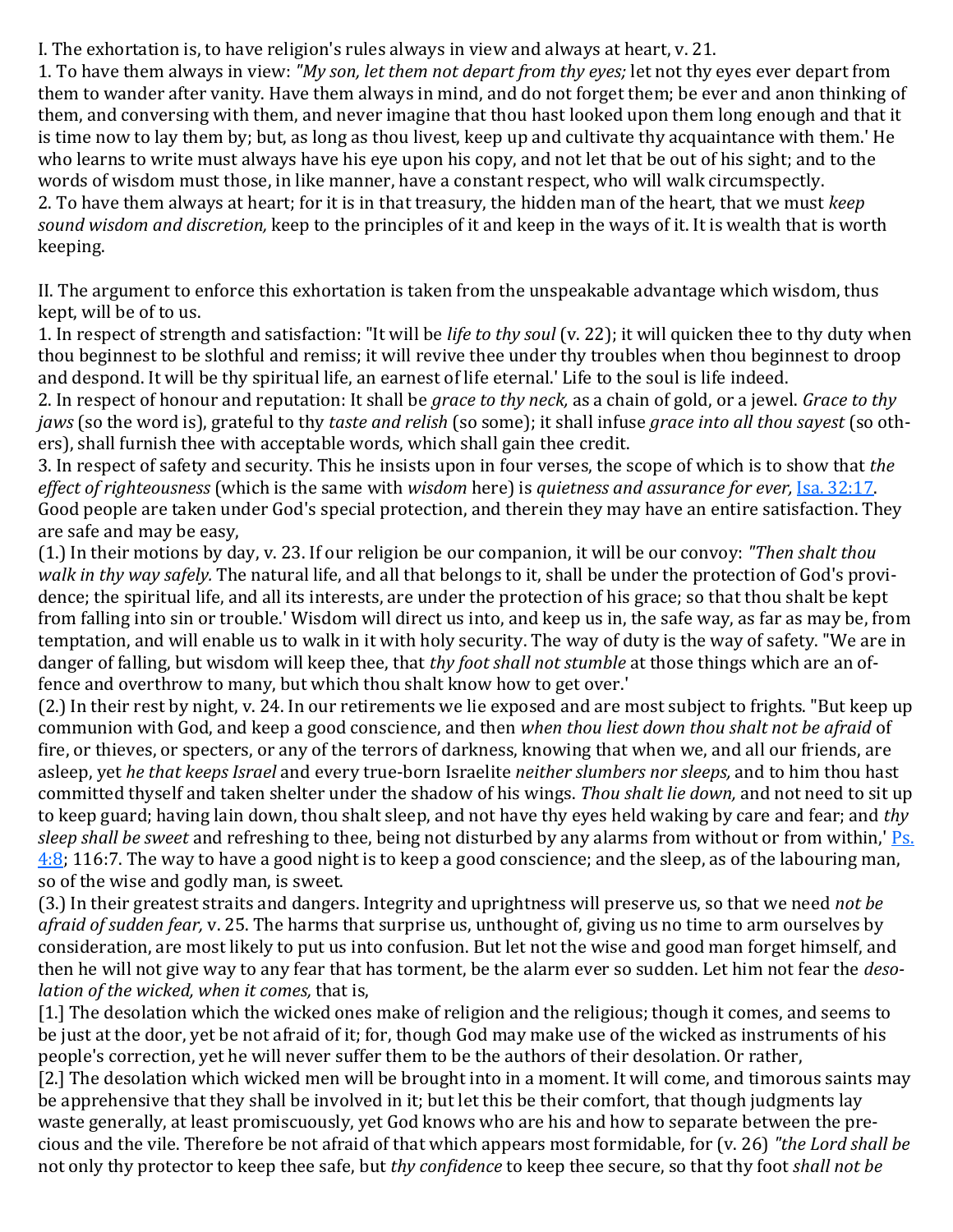*taken* by thy enemies nor ensnared by thy own fears.' God has engaged to keep the feet of his saints.

#### [Pro 3:27](https://www.blueletterbible.org/kjv/proverbs/3/27/s_631027)-35

True wisdom consists in the due discharge of our duty towards man, as well as towards God, in honesty as well as piety, and therefore we have here divers excellent precepts of wisdom which relate to our neighbour.

I. We must render to all their due, both in justice and charity, and not delay to do it (v. 27, 28): *"Withhold not good from those to whom it is due* (either for want of love to them or through too much love to thy money) *when it is in the power of thy hand to do it,* for, if it be not, it cannot be expected; but it was thy great fault if thou didst, by thy extravagances, disable thyself to do justly and show mercy, and it ought to be the greatest of thy griefs if God had disabled thee, not so much that thou art straitened in thy own comforts and conveniences as that thou hast not wherewithal to give to those to whom it is due.' *Withhold* it not; this implies that it is called for and expected, but that the hand is drawn in and the *bowels of compassion are shut up.* We must not hinder others from doing it, not be ourselves backward to it. "If thou hast it by thee to-day, hast it in the power of thy hand, say not to thy neighbour, *Go thy way for this time,* and come at a more convenient season, and I will then see what will be done; *to-morrow I will give;* whereas thou art not sure that thou shalt live till tomorrow, or that to-morrow thou shalt *have it by thee.* Be not thus loth to part with thy money upon a good account. Make not excuses to shift off a duty that must be done, nor delight to keep thy neighbour in pain and in suspense, nor to show the authority which the giver has over the beggar; but readily and cheerfully, and from a principle of conscience towards God, give good to *those to whom it is due,'* to the *lords and owners of it* (so the word is), to those who upon any account are entitled to it. This requires us,

- 1. To pay our just debts without fraud, covin, or delay.
- 2. To give wages to those who have earned them.
- 3. To provide for our relations, and those that have dependence on us, for to them it is due.
- 4. To render dues both to church and state, magistrates and ministers.

5. To be ready to all acts of friendship and humanity, and in every thing to be neighbourly; for these are things that are due by the law of doing as we would be done by.

6. To be charitable to the poor and necessitous. If others want the necessary supports of life, and we have wherewithal to supply them, we must look upon it as due to them and not withhold it. Alms are called *righteousness* because they are a debt to the poor, and a debt which we must not defer to pay, *Bis dat, qui cito dat*-*He gives twice who gives speedily.*

II. We must never design any hurt or harm to any body (v. 29): *"Devise not evil against thy neighbour;* do not contrive how to do him an ill-turn undiscovered, to prejudice him in his body, goods, or good name, and the rather because *he dwells securely by thee,* and, having given thee no provocation, entertains no jealousy or suspicion of thee, and therefore is off his guard.' It is against the laws both of honour and friendship to do a man an ill-turn and give him no warning. *Cursed be he that smites his neighbour secretly.* It is a most base ungrateful thing, if our neighbours have a good opinion of us, that we will do them no harm, and we thence take advantage to cheat and injure them.

III. We must not be quarrelsome and litigious (v. 30): "Do not *strive with a man without cause;* contend not for that which thou hast no title to; resent not that as a provocation which peradventure was but an oversight. Never trouble thy neighbour with frivolous complaints and accusations, or vexatious law-suits, when either there is no harm done thee or none worth speaking of, or thou mightest right thyself in a friendly way.' Law must be the last refuge; for it is not only our duty, but our interest, *as much as in us lies, to live peaceably with all men.* When accounts are balanced, it will be found there is little got by striving.

IV. We must not envy the prosperity of evil-doers, v. 31. This caution is the same with that which is so much insisted on, [Ps. 37.](https://www.blueletterbible.org/kjv/psalms/37/1-40/s_515001) *"Envy not the oppressor;* though he be rich and great, though he live in ease and pleasure, and make all about him to stand in awe of him, yet do not think him a happy man, nor wish thyself in his con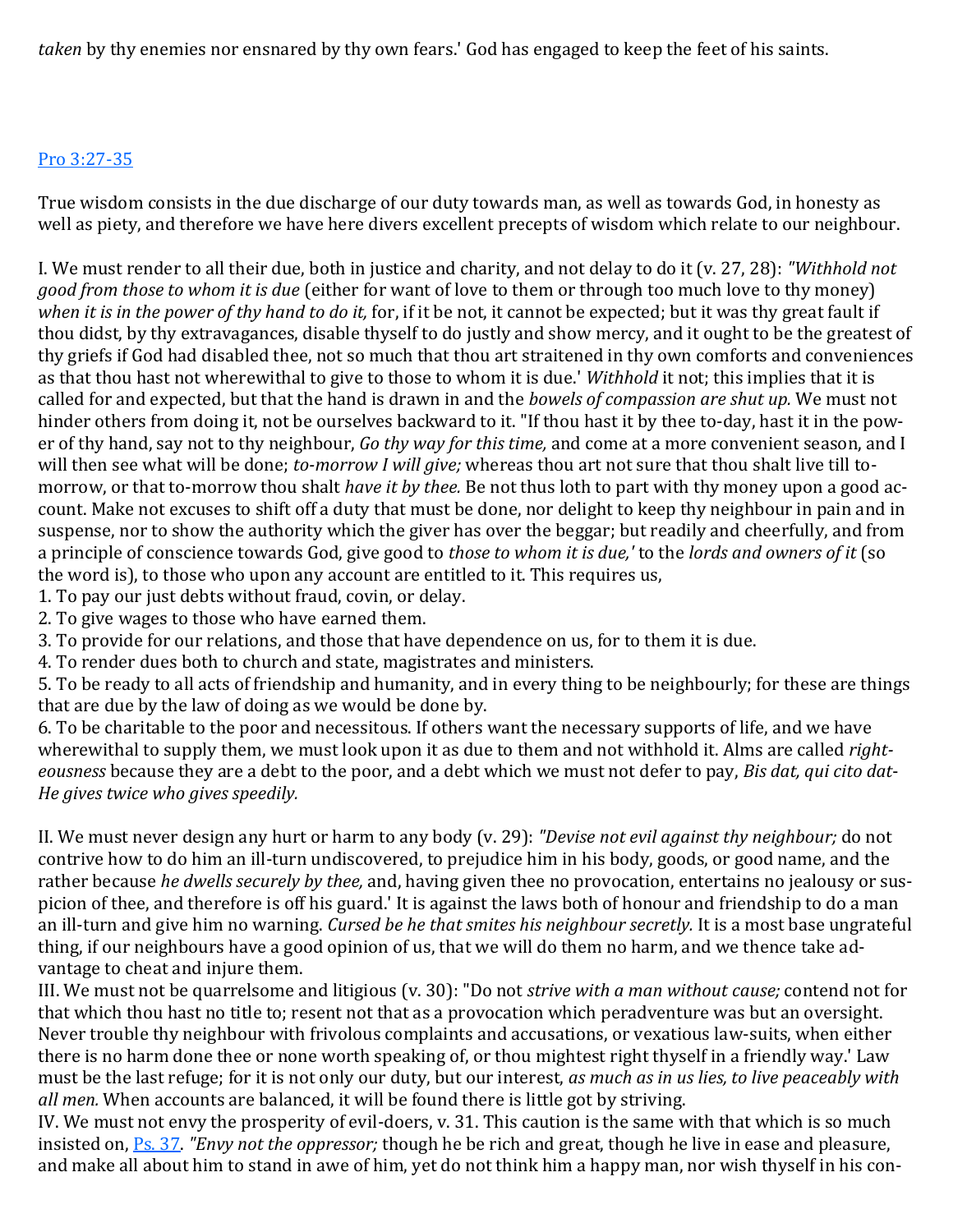dition. *Choose none of his ways;* do not imitate him, nor take the courses he takes to enrich himself. Never think of doing as he does, though thou wert sure to get by it all that he has, for it would be dearly bought.' Now, to show what little reason saints have to envy sinners, Solomon here, in the last four verses of the chapter, compares the condition of sinners and saints together (as his father David had done, [Ps. 37\),](https://www.blueletterbible.org/kjv/psalms/37/1-40/s_515001) sets the one over against the other, that we may see how happy the saints are, though they be oppressed, and how miserable the wicked are, though they be oppressors. Men are to be judged of as they stand with God, and as he judges of them, not as they stand in the world's books. Those are in the right who are of God's mind; and, if we be of his mind, we shall see, whatever pretence one sinner may have to envy another, that saints are so happy themselves that they have no reason at all to envy any sinner, though his condition be ever so prosperous. For,

1. Sinners are hated of God, but saints are beloved, v. 32. The froward sinners, who are continually going from -ward him, whose lives are a perverse contradiction to his will, are *abomination to the Lord.* He that hates nothing that he has made yet abhors those who have thus marred themselves; they are not only abominable in his sight, but an abomination. The righteous therefore have no reason to envy them, for they have his secret with them; they are his favourites; he has that communion with them which is a secret to the world and in which they have a joy that a stranger does not intermeddle with; he communicates to them the secret tokens of his love; his covenant is with them; they know his mind, and the meanings and intentions of his providence, better than others can. *Shall I hide from Abraham the thing that I do?*

2. Sinners are under the curse of God, they and their houses; saints are under his blessing, they and their habitation, v. 33. The wicked has a house, a strong and stately dwelling perhaps, but *the curse of the Lord* is upon it, it is *in it,* and, though the affairs of the family may prosper, yet the very blessings are curses, [Mal. 2:2.](https://www.blueletterbible.org/kjv/malachi/2/2/s_927002) There is *leanness in the soul,* when the body is fed to the full, **Ps. 106:15**. The curse may work silently and slowly; but it is as a fretting leprosy; it will consume the *timber thereof and the stones thereof,* [Zec. 5:4;](https://www.blueletterbible.org/kjv/zechariah/5/4/s_916004) [Hab. 2:11.](https://www.blueletterbible.org/kjv/habakkuk/2/11/s_905011) The just have a habitation, a poor cottage (the word is used for sheep-cotes), a very mean dwelling; but God blesses it; he is continually blessing it, from the beginning of the year to the end of it. The curse or blessing of God is upon the house according as the inhabitants are wicked or godly; and it is certain that a blessed family, though poor, has no reason to envy a cursed family, though rich.

3. God puts contempt upon sinners, but shows respect to saints, v. 34.

(1.) Those who exalt themselves shall certainly be abased: *Surely he scorns the scorners.* Those who scorn to submit to the discipline of religion, scorn to take God's yoke upon them, scorn to be beholden to his grace, who scoff at godliness and godly people, and take a pleasure in bantering and exposing them, God will scorn them, and lay them open to scorn before all the world. He despises their impotent malice, *sits in heaven and laughs at them,* [Ps. 2:4.](https://www.blueletterbible.org/kjv/psalms/2/4/s_480004) He retaliates upon them ([Ps. 18:26\)](https://www.blueletterbible.org/kjv/psalms/18/26/s_496026); he *resists the proud.* 

(2.) Those who humble themselves shall be exalted, for *he gives grace to the lowly;* he works that in them which puts honour upon them and for which they are *accepted of God and approved of men.* Those who patiently bear contempt from scornful men shall have respect from God and all good men, and then they have no reason to envy the scorners or to choose their ways.

4. The end of sinners will be everlasting shame, the end of saints endless honour, v. 35.

(1.) Saints are wise men, and act wisely for themselves; for though their religion now wraps them up in obscurity, and lays them open to reproach, yet they are sure to inherit glory at last, the far more exceeding and eternal weight of glory. They shall have it, and have it by inheritance, the sweetest and surest tenure. God gives them grace (v. 34), and therefore they shall inherit glory, for grace is glory,  $2 \text{ Co. } 3:18$ . It is glory begun, the earnest of it, [Ps. 84:11.](https://www.blueletterbible.org/kjv/psalms/84/11/s_562011)

(2.) Sinners are fools, for they are not only preparing disgrace for themselves, but at the same time flattering